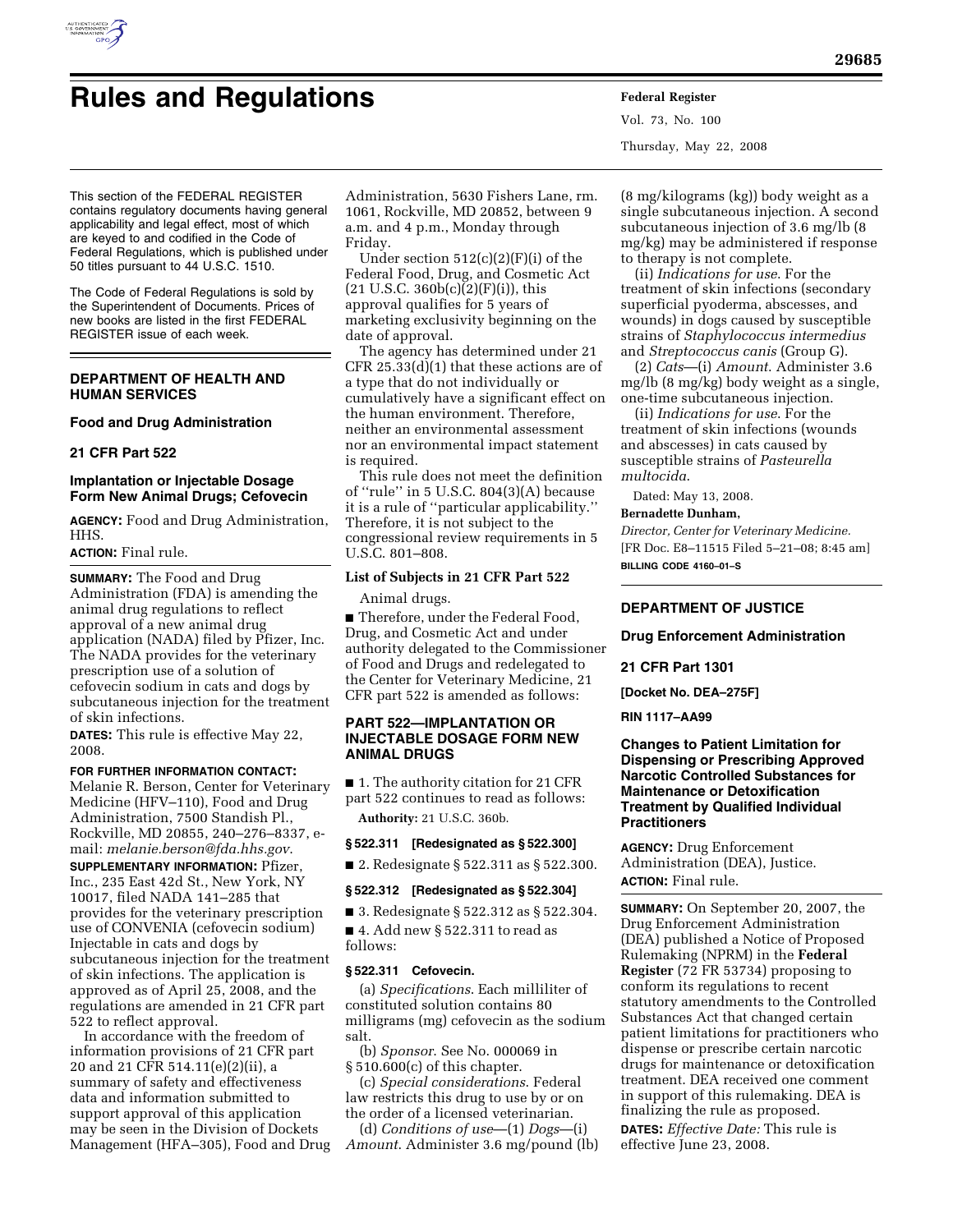**FOR FURTHER INFORMATION CONTACT:**  Mark W. Caverly, Chief, Liaison and Policy Section, Office of Diversion Control, Drug Enforcement Administration, Washington, DC 20537, Telephone (202) 307–7297.

## **SUPPLEMENTARY INFORMATION:**

#### **Overview**

On August 2, 2005, the President signed amendments to the Controlled Substances Act to increase the patient limitation on prescribing drug addiction treatments by qualified medical practitioners in group practices from 30 patients for each group to 30 patients for each qualified practitioner in a group (Pub. L. 109–56; 119 Stat. 591) (21 U.S.C. 823(g)(2)).

On December 29, 2006, the President signed amendments to the Controlled Substances Act to permit certain qualifying physicians to dispense and prescribe Schedule III, IV, and V narcotic controlled substances approved by the Food and Drug Administration (FDA) specifically for use in maintenance or detoxification treatment to up to 100 patients at any one time, after the practitioner submits to the Secretary of Health and Human Services (HHS) a notification of the practitioner's need and intent to treat the increased number of patients. The amendment was made as part of the Office of National Drug Control Policy Reauthorization Act of 2006 (ONDCPRA) (Section 1102 of Pub. L. 109–469, 120 Stat. 3502).

#### **Notice of Proposed Rulemaking**

On September 20, 2007 (72 FR 53734), DEA published a Notice of Proposed Rulemaking (NPRM) proposing to conform DEA regulations to Public Law 109–56 by removing the requirement in 21 CFR 1301.28(b)(iv) that limits to 30 the number of patients that could receive maintenance or detoxification treatment through a group practice. This change means that each qualifying practitioner whether working individually or in a group practice may offer maintenance and detoxification treatment to 30 patients at any one time. That NPRM also proposed to conform DEA regulations to Section 1102 of Public Law 109–469 by permitting certain qualifying physicians to treat up to 100 patients. As discussed in 21 U.S.C. 823(g)(2)(B) and (D) (and not modified by this rule), to be a ''qualifying physician'' the practitioner must submit to the Secretary of HHS notification of the practitioner's intent to begin dispensing the drugs approved by FDA specifically for maintenance or detoxification treatment. The

notification must contain the following certifications:

• The practitioner is registered with DEA as an individual practitioner.

• The practitioner is a "qualifying" physician.'' A practitioner is a ''qualifying physician'' if he is licensed under State law and has specific medical certification, training, or experience in maintenance or detoxification treatment as specified in the CSA.

• With respect to patients to whom the practitioner will provide such drugs or combinations of drugs, the practitioner has the capacity to refer the patients for appropriate counseling and other appropriate ancillary services.

• The total number of such patients of the practitioner at any one time will not exceed the applicable number. The applicable number is 30, unless, not sooner than one year after the date on which the practitioner submitted the initial notification, the practitioner submits a second notification to the Secretary of HHS of the need and intent of the practitioner to treat up to 100 patients.

• The notification to the Secretary of HHS must be in writing and must state the name and DEA registration number of the practitioner.

• If the practitioner is a member of a group practice, the notification states the names of the other practitioners in the practice and identifies the registrations issued for the other practitioners.

As noted, certain qualifying physicians may treat up to 100 patients, instead of the thirty permitted for all qualifying physicians. To qualify to treat the additional patients, not sooner than one year after the practitioner submitted the initial notification, the practitioner must submit a second notification to the Secretary of HHS of the need and intent of the practitioner to treat up to 100 patients. Further, the practitioner must be a ''qualifying physician'' under 21 U.S.C. 823(g)(2)(G) as discussed above (21 CFR 1301.28(b)(1)(i) and (ii)). These amendments do not change the requirement that each practitioner must first qualify to prescribe and dispense these medications for maintenance and detoxification treatment, or must be prescribing these approved substances using the ''good faith'' exception, found within current regulations at 21 CFR 1301.28(e).

The ''good faith'' exception was established by the Drug Addiction Treatment Act of 2000, and is not affected by this Final Rule. The Controlled Substances Act (CSA) (21 U.S.C.  $823(g)(2)(D)$  states that not later than 45 days after the Secretary of HHS receives a notification discussed above, the Secretary shall make a determination of whether the practitioner meets all requirements for a waiver of the requirement of separate registration. Upon the expiration of the 45-day time period, a practitioner who in good faith submits a notification discussed above and reasonably believes that the conditions specified in 21 U.S.C.  $823(g)(2)(B)$  through (D) have been met shall, in dispensing narcotic drugs in schedule III, IV, or V or combinations of such drugs for maintenance treatment or detoxification treatment, be considered to have a waiver until notified otherwise by the Secretary of HHS. The practitioner may commence to prescribe or dispense such narcotic drugs for maintenance or detoxification treatment prior to the expiration of the 45-day period if it facilitates the treatment of an individual patient and both the Secretary and the Attorney General are notified by the practitioner of the intent to commence prescribing or dispensing such narcotic drugs.

#### **Background**

On October 17, 2000, Congress passed the Drug Addiction Treatment Act of 2000 (DATA), amending the Controlled Substances Act (CSA) (21 U.S.C. 801 *et seq.*) to establish ''waiver authority for physicians who dispense or prescribe certain narcotic drugs for maintenance treatment or detoxification treatment'' (Pub. L. 106–310, title XXXV; 114 Stat. 1222, codified at 21 U.S.C. 823(g)(2)). Prior to DATA, the Controlled Substances Act and DEA regulations required practitioners who wanted to conduct maintenance or detoxification treatment using narcotic controlled drugs to be registered as a Narcotic Treatment Program (NTP) in addition to the practitioner's individual registration. The separate NTP registration authorized the practitioner to dispense or administer, but not prescribe, narcotic drugs.

With passage of DATA, DEA published a NPRM (68 FR 37429; June 24, 2003) proposing to amend the regulations affecting maintenance and detoxification treatment for narcotic treatment by establishing an exemption from the separate registration requirement. After consideration of the comments received on the NPRM, DEA published a Final Rule on June 23, 2005 (70 FR 36338). The June 23, 2005, Final Rule permitted the following:

(1) Qualifying physicians to dispense and prescribe Schedule III, IV, and V narcotic controlled drugs approved by the Food and Drug Administration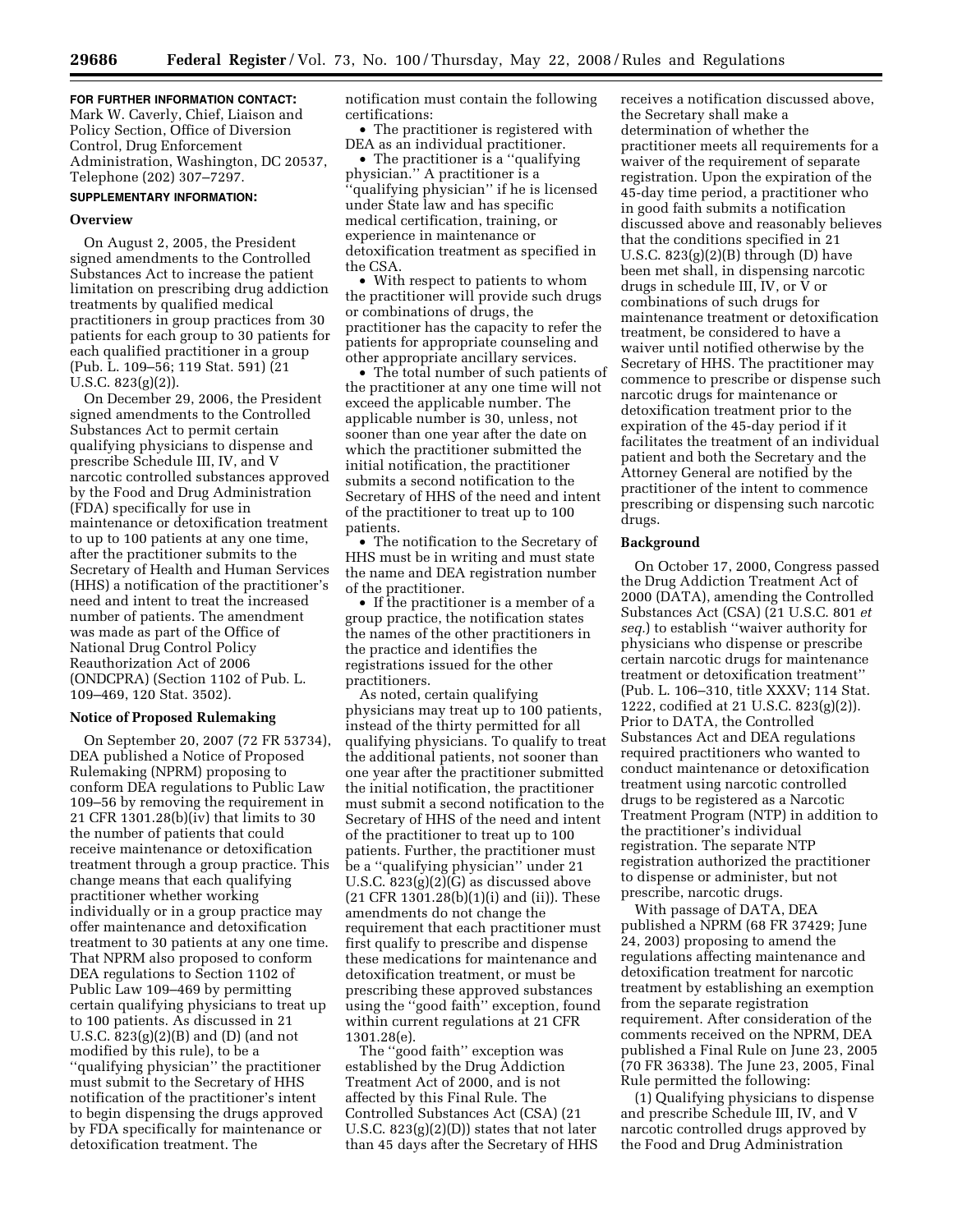specifically for use in maintenance or detoxification treatment.

(2) Narcotic-dependent patients to have one-on-one consultations with a practitioner in a private practice setting.

(3) Pharmacies to fill prescriptions for Schedule III, IV, and V narcotic controlled drugs approved by the Food and Drug Administration specifically for use in maintenance or detoxification treatment.

(4) Practitioners to offer maintenance and detoxification treatment with Schedule III, IV, and V narcotic controlled drugs approved by the Food and Drug Administration specifically for use in maintenance or detoxification treatment to no more than 30 patients in their private practices without having a second registration as a NTP.

The exemption and other amendments established by the Final Rule apply to individual practitioners working in traditional NTPs as well as any other practice setting. The rule does not affect the existing prohibition against prescribing any Schedule II narcotic controlled drugs for maintenance or detoxification treatment.

Under the provisions of DATA implementing regulations as codified in 21 CFR 1301.28(b)(1)(iii) and (iv), the 30-patient limitation applied equally to individual practices and to group practices (i.e., 30 patients per group), severely limiting the number of patients that could be treated by physicians in group practices.

Pursuant to Public Law 109–56 effective on August 2, 2005, and Section 1102 of Public Law 109–469 effective on December 29, 2006, this Final Rule makes conforming changes to DEA's regulations at 21 CFR 1301.28(b)(1)(iii) and (iv). Specifically, paragraph (b)(1)(iii) is amended to permit the treatment of up to 100 patients by a qualifying practitioner if the necessary criteria are met (i.e., the practitioner previously was granted authority to dispense or prescribe Schedule III, IV, or V narcotic controlled drugs or combinations of narcotic controlled drugs approved by the Food and Drug Administration specifically for use in maintenance or detoxification treatment without being separately registered as a narcotic treatment program, and, not sooner than one year after the submission of the initial notification, the practitioner submits a second notification to the Secretary of HHS of the need and intent of the practitioner to treat up to 100 patients) and notification is submitted to the Secretary of Health and Human Services. Further, paragraph (b)(1)(iii) is amended by removing the phrase

''Where the individual practitioner is not a member of a group practice,'' since there is no longer a distinction between practitioners in group practices and those practicing independently. Finally, paragraph (b)(1)(iv) is deleted to remove language regarding members of group practices.

Relevant to the change regarding the treatment of up to 100 patients, the Director of the Center for Substance Abuse Treatment in the Department of Health and Human Services issued a letter announcing the statutory change as follows:

Under ONDCPRA (effective December 29, 2006), physicians who meet the following criteria may notify the Secretary of Health and Human Services (HHS) of their need and intent to treat up to 100 patients at any time: (1) The physician must currently be qualified under DATA 2000; (2) at least one year must have elapsed since the physician submitted the initial notification for authorization; (3) the physician must certify their capacity to refer patients for appropriate counseling and other appropriate ancillary services; and (4) the physician must certify that the total number of patients at any one time will not exceed the applicable number.

DEA emphasizes that practitioners must meet these HHS criteria before prescribing a Schedule III, IV, or V controlled substance for narcotic maintenance or detoxification treatment to more than 30 patients at any one time.

#### *Comments Received*

DEA received one comment to its NPRM published September 20, 2007 at 72 FR 53734 from an association representing physicians. The commenter supported the rulemaking as proposed. The commenter strongly supported the proposed change to conform DEA regulations to the statutory changes made by Public Law 109–56, believing that the previous requirement limiting the number of patients who could receive treatment through a group practice to 30 was a barrier to treatment access. Further, the commenter supported the proposed change to conform DEA regulations to Section 1102 of Public Law 109–469, believing that the requirement for physicians to submit a supplemental notification to the Secretary of HHS of their need and intent to treat up to 100 patients, not sooner than one year after the practitioner submitted the initial notification, is ''a reasonable compromise at this time.'' Therefore, DEA is finalizing this rulemaking as proposed.

## **Regulatory Certifications**

#### *Regulatory Flexibility Act*

The Deputy Assistant Administrator, Office of Diversion Control, has reviewed this regulation and hereby certifies that it has been drafted in accordance with the Regulatory Flexibility Act (5 U.S.C. 601–612) and that it will not have a significant economic impact on a substantial number of small entities. This rule relieves a restriction on practitioners desiring to treat narcotic dependent patients by removing the 30-patient limit for group practices and by permitting certain qualifying physicians to treat up to 100 patients after certain criteria are met. Thus, the changes provide greater access to care for patients due to increased patient limits.

#### *Executive Order 12866*

The Deputy Assistant Administrator further certifies that this rule has been drafted in accordance with the principles in Executive Order 12866 Section 1(b). It has been determined that this is a significant regulatory action and, therefore, this action has been reviewed by the Office of Management and Budget. This rule will not impose additional costs on practitioners as it simply increases the number of patients that a practitioner may treat for narcotic dependence. As previously noted, this change provides greater access to care for patients due to the increased patient limits.

## *Executive Order 12988*

This rule meets the applicable standards set forth in Sections 3(a) and 3(b)(2) of Executive Order 12988, Civil Justice Reform.

#### *Executive Order 13132*

This rule does not preempt or modify any provision of State law; nor does it impose enforcement responsibilities on any State; nor does it diminish the power of any State to enforce its own laws. Accordingly, this rulemaking does not have Federalism implications warranting the application of Executive Order 13132.

#### *Unfunded Mandates Reform Act of 1995*

This rule will not result in the expenditure by State, local, and tribal governments, in the aggregate, or by the private sector, of \$120,000,000 or more (adjusted for inflation) in any one year, and will not significantly or uniquely affect small governments. Therefore, no actions were deemed necessary under the provisions of the Unfunded Mandates Reform Act of 1995.